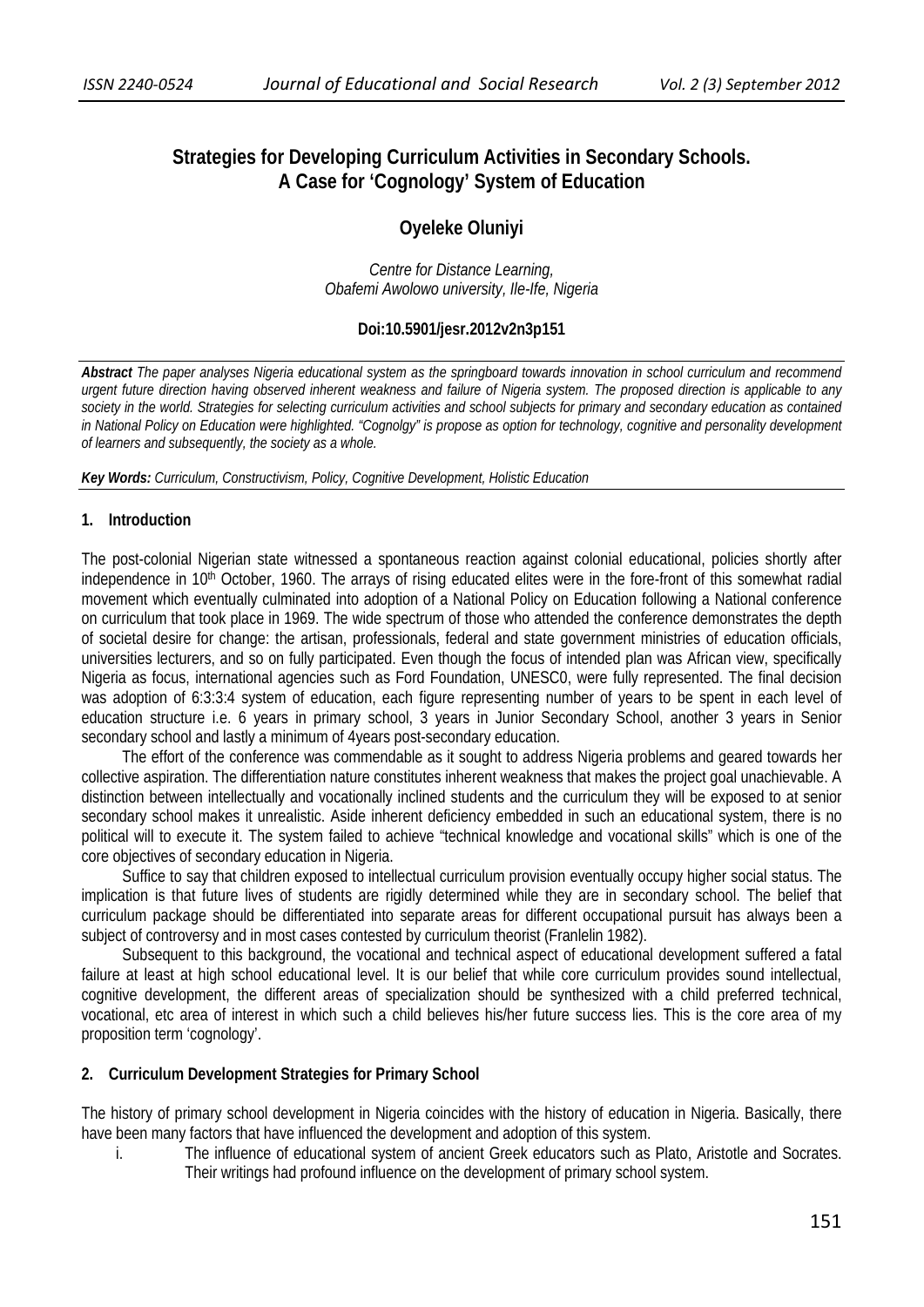- ii. The ideas of Roman educators
- iii. British education system which naturally diffused into Nigeria during colonialism. Nigeria school system was patterned after British system.
- iv. Christian missionaries who introduced Western Education into Nigeria. Their belief system formed the basis of primary school curriculum in Nigeria. Learning was consistently related to the scripture no matter how remote the concept being taught.
- v. Nigeria cultural heritage were integrated in the curriculum, cultural values such as story-telling, nature study, family living were part of primary school curriculum

#### *2.1. Objectives of Primary School and Curriculum Development*

The objectives of school to a large extent determine the planned curriculum. It is from the objectives that the planners derive direction towards planning.

The objectives of primary education as stated in the National Policy on Education (2004) are as follows;

- a. the inculcation of permanent literacy and numeracy and the ability to communicate effectively
- b. the laying of a sound basis for scientific and reflective thinking.
- c. Citizenship education as a basis for effective participation and contribution to the life of the society
- d. Character and moral training and the development of sound attitudes
- e. Developing in the child the ability to adopt to his changing environment.
- f. Giving the child opportunities for developing manipulative skills that will enable him to function effectively in the society within the limits of his capabilities and
- g. Providing basic tools for further educational advancement including preparation for trades and crafts by linking the school with the trades and crafts of the locality.

From the perspective of the planners, the subjects for the primary school include:

- a. Language arts, using the mother tongue or the language of the immediate community for the first three years and English at a later stage (French, Arabic, English Language of the Environment)
- b. Mathematics
- c. Elementary science
- d. Social studies and Citizenship Education
- e. Cultural Arts and Creative Arts (Drawing, Handcrafts, Music and Cultural Activities
- f. Physical Health Education
- g. Religious Moral Instruction
- h. Agriculture/Home Economics

## **3. Curriculum Strategies for Secondary School Education**

## *3.1 Objectives of Secondary School Education*

Unlike the primary school objectives, the secondary school objectives are limited in scope, but precise and definite. The National Policy on Education states two broad aims of secondary education in Nigeria. They are;

- i. Preparation for useful living within the society, and
- ii. Preparation for higher education.

Aside the broad objectives, the specific objectives according to the policy are to:

- a. provide all primary school leavers with the opportunity for education at a higher level, irrespective of sex, social status, religious or ethnic background;
- b. offer diversified curriculum to cater for the differences in talents, opportunities and future roles;
- c. provide trained manpower in the applied science, technology and commerce at sub-professionals grades
- d. develop and promote Nigerian Languages, Art and culture in the context of world's cultural heritage;
- e. inspire students with a desire for self improvement and achievement of excellence;
- f. foster National Unity with an emphasis on the common ties that unite us in our diversity;
- g. raise a generation of people who can think for themselves, respect the visions and feelings of others, respect the dignity of labour, appreciate those values specified under our broad national goals and live as good citizens.
- h. Provide technical knowledge and vocational skills necessary for agricultural, industrial, commercial and economic development.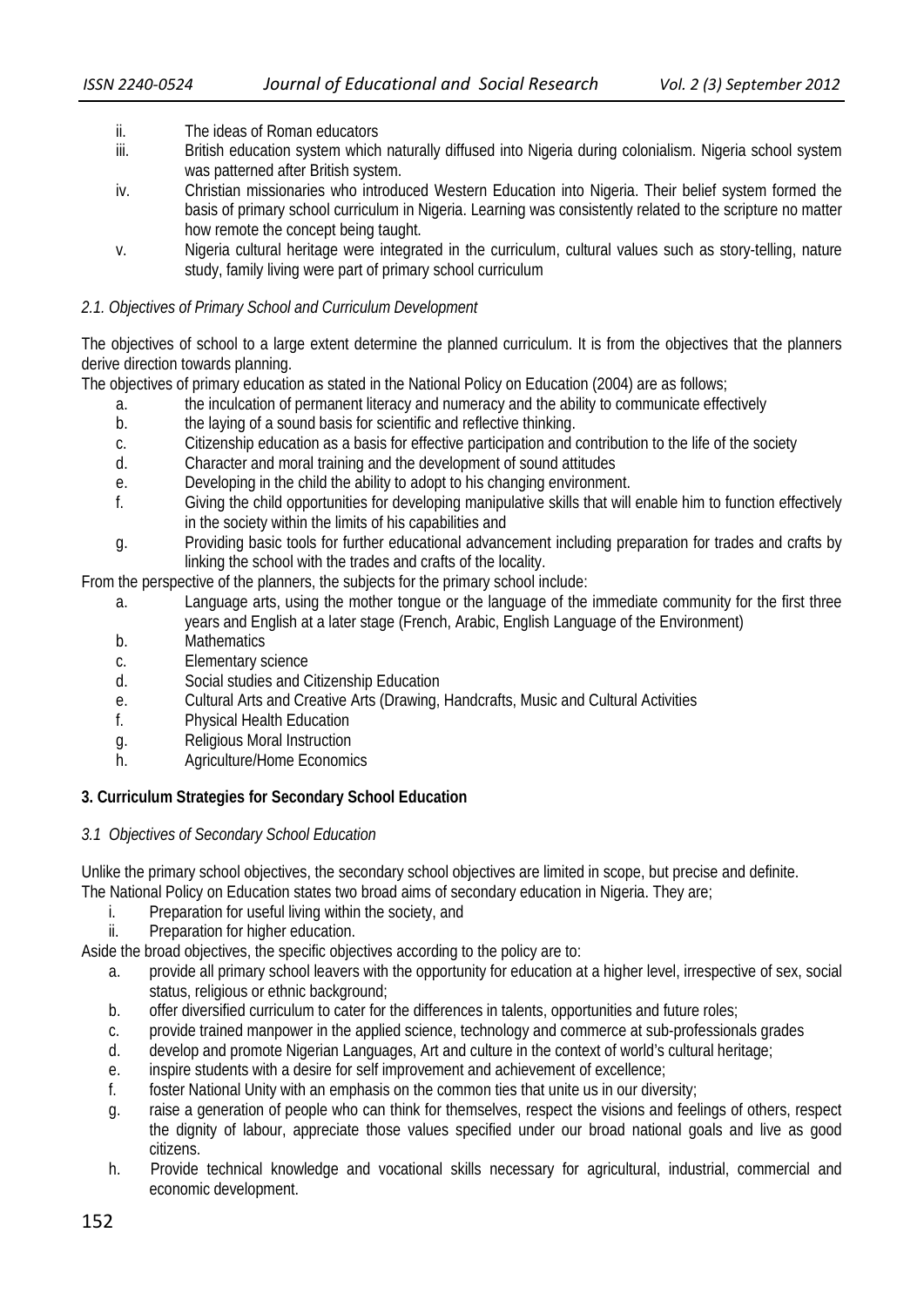At junior secondary school, students will be exposed to the following subjects:

#### *3. 2. Core Subjects*

English, French, Mathematics, Language of environment and Nigerian Language other than that of the environment, Integrated Science, Social studies and Citizenship Education, Introductory Technology.

#### **Pre-Vocational Elective**

Agriculture, Business Studies, Home-Economics, Local crafts, Computer Education, Fine Arts, and Music.

**Non-Prevocational Electives -** Religious knowledge, Physical and Health Education, Arabic At senior secondary schools, students are provided opportunities to study the following subjects:

**Core Subjects** - English (ii) Mathematics (iii) A major Nigeria Language (iv) One of biology, Chemistry, Physics or Health Science (v) One of Literature-in-English, History, Geography or Religious Studies (vi) A vocational subject.

**Vocational Electives -** Agriculture, Applied Electricity, Auto-Mechanics, Book-Keeping & Accounting, Building Construction, Commerce, Computer Education, Electronics, Clothing and Textiles, Food & Nutrition, Home Management, Mental work, Technical Drawing, Woodwork, Shorthand, Typewriting, Fine Art, Music, etc.

**Non-Vocational Electives -** Biology, Physics, Chemistry, Further mathematics, Health Education, Literature-in-English, History, Geography, Bible-Knowledge, Islamic Studies, Arabic, Government, Economics, any Nigerian Language that is orthography and literature, etc

### **4. Operational Implication and Practice**

At junior secondary school level, a child is expected to offer maximum of twelve and minimum of ten subjects. The core subjects are seven, while the rest subjects are selected from pre-vocational elective and non-prevocational electives. The original conception of 6:3:3:4 system was to distinguish between the academically inclined and vocationally inclined students. While the academic oriented students proceed to senior secondary school, the vocational oriented will proceed to technical school. Non adherence to this practice denied us the knowledge of effectiveness of this system in the light of educational and national goals.

At second year of senior secondary level, a child makes a choice whether to focus on arts, social science or natural science subjects. At first year, every child is exposed to all subjects in arts, social and natural sciences. This is to enable a child discover his/her area of interest. English language, Mathematics, Biology and language of immediate environment out of the language of three major ethnic groups in Nigeria serve as core curriculum and made compulsory at senior secondary school. After secondary school education, a child proceeds to higher institution where he/she is expected to spend a minimum of four years.

#### **5. Defects of the Curriculum**

As observed earlier in this paper, various shortcomings were observed in the conception and implementation of the curriculum provisions. Such problems include but are not limited to the following;

There was lack of political will to implement the provisions of the programme by the government. It appears government lacked the political will and required courage to implement the provisions. The obvious fact is that the curriculum is never implemented as planned. The technical schools are obviously non-existing.

Second there is inherent weakness such as distinction between intellectually and vocationally inclined students. It is the opinion of the writers that it is too earlier at age eleven to rigidly categorize some students as intellectually or vocationally inclined. They should be exposed to various aspect of human knowledge till they have completed senior secondary school. The early distinction negates the call for equal opportunities in education.

Lastly, from our point of view, there were lacks of fund to properly implement the project. The technical college requires the use of machines that has to be exported. This requires a huge financial outlay. Those machines that are imported for technical subjects require technical expert for effective maintenance. This was clearly lacked.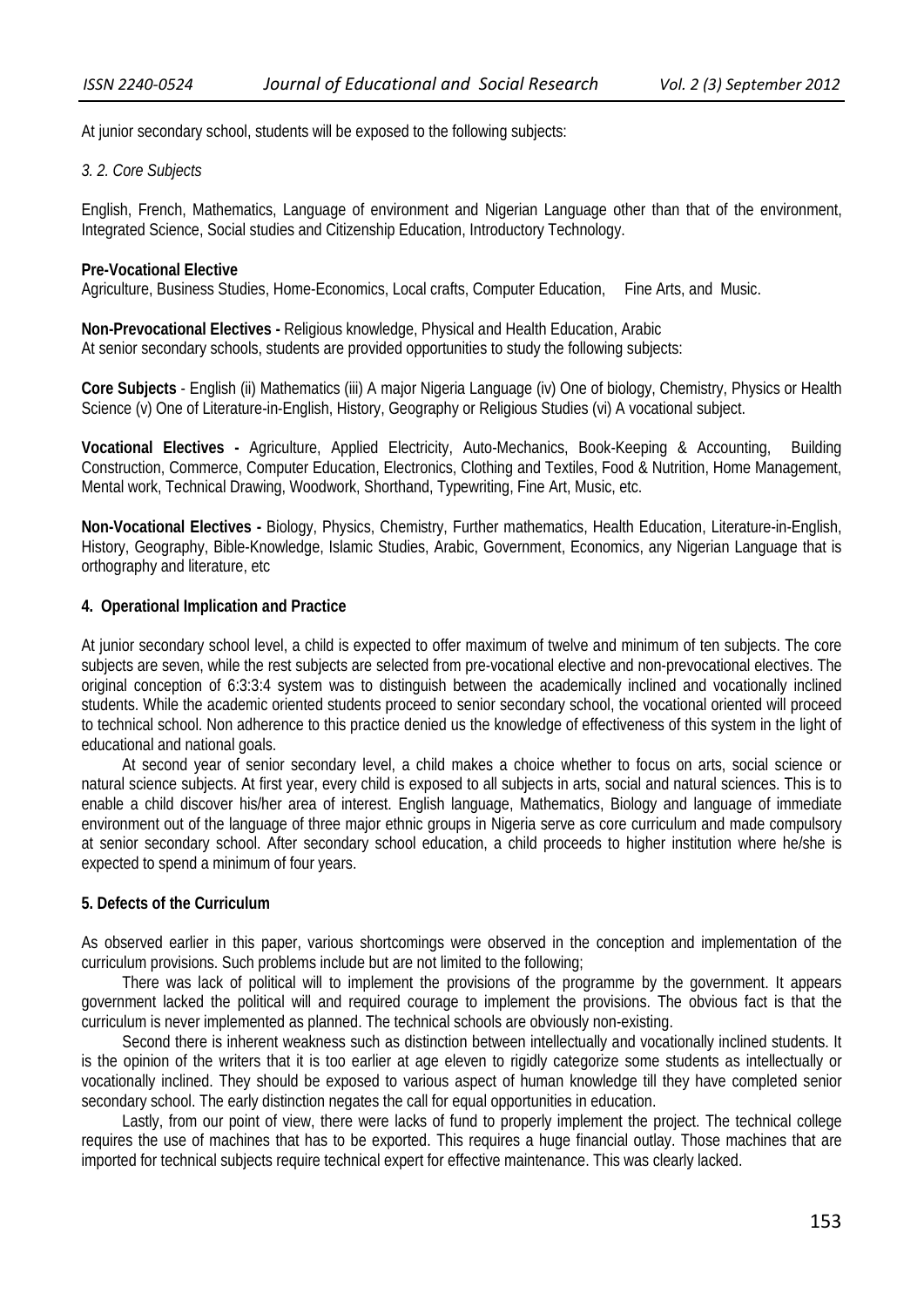# **6. A New Direction**

There is a remarkable paradigm shifts in societal perception of goals of education and the realities of the moment. From the period of colonial era, a university degree is a sure avenue to a good job and subsequently, a enjoyment of a respectable standard of living. With an astonishing growing rate of unemployment in Nigeria, education should focus on a new direction. The societal unconfirmed perception is that of every three Nigerians, two is unemployed or underemployed. This represents about six five percent (65%) of the population.

As school administrator and curriculum planner, this is part of our motivation. We hold it imperative to look towards a new direction. However, one of our strongest inspirations emanates outside conventional curriculum literature, but rather from motivational literatures. This suggests that we need to think outside the box and project to unconventional ways of making the school and its curriculum more relevant to our world. Robert Kiyosaki and John C. Maxwell are quite handy in this respect. John Maxwell wrote

*many educators would have us believe that good grades leads to a better life, and that the more formal education the better lives one lives. Education can't deliver on such promises. Don't you know highly educated people who are highly unsuccessful? Haven't you see college professors with PhDs who cannot arrange their lives effectively? And conversely, don't you know of dropouts who live and become very successful? (Think of Bile gates, Thomas Edison, Federico Fellini).* 

Robert Kiyosaki reported a conversation between a woman and her son. The son response is quoted below:

*Mon… Get with the times! Look around; the richest people didn't get rich because of their educations. Look at Michael Jordan and Madonna. Even Bill Gates, who dropped out of Harvard, founded Microsoft; he is now the richest man in America, and he's still in his 30s. There is a baseball player who makes more than \$4 million a year even though he has been labeled "mentally challenged" …. I also know that a college graduates today earn less than you did when you graduated. Look at doctors. They don't make nearly as much money as they used to. I know I can't rely on social security or company pensions for retirement. I need new answer.* 

To make education relevant in the in-coming generation, school should provide answers to socio-economic challenges of her socio-cultural milieu. Though, the school may find it impracticable or most suitably impossible to produce learners who turn out to be millionaires like Bill Gates, it should reduce to the minimum the rate of unemployment and related dye functional traits of sub-standard living.

## *6.1. Core Curriculum Revisited*

My focus is not to over-flog the concept of core curriculum. Since it is part of curriculum provision among secondary school students in Nigeria, attention must shift from mere designation of certain subjects as core while at the same time missing out the substance of core curriculum conceptualization.

Core curriculum is aspect of curriculum considered central and indispensable to learners' critical and intellectual development. It is usually made mandatory for all students in a school system. In Nigeria, Ehindero (1994) observed that core curriculum is "organized around content of social problems or themes of social living, e.g national integration, and unity, political and religious tolerance, poverty, rural development, etc.

My conception of future core curriculum is rooted in the hybrid of the process and product conception of curriculum. The national policy on education states some core subjects especially for Junior Secondary School. The experience has shown that school focus on the product as reflected in mastery of these subjects. This is often reflected in biro and paper based assessment. While one cannot completely denounced cognitive based assessment, it is inadequate to asses the extent to which a child has mastered aspects of core curriculum. The core subjects should exploit development of thinking process, skills and intellectual reasoning of learners. In other words, curriculum is not just an end but a means to achieving desirable goal.

# **7. Towards Holistic Education –A case for 'Cognology' Approach**

'Cognology' is coined from two words cognition and technology. The dream school curriculum is a product of cognitive development and mastery of technology. The technology should not be confused with traditional psychomotor domain nor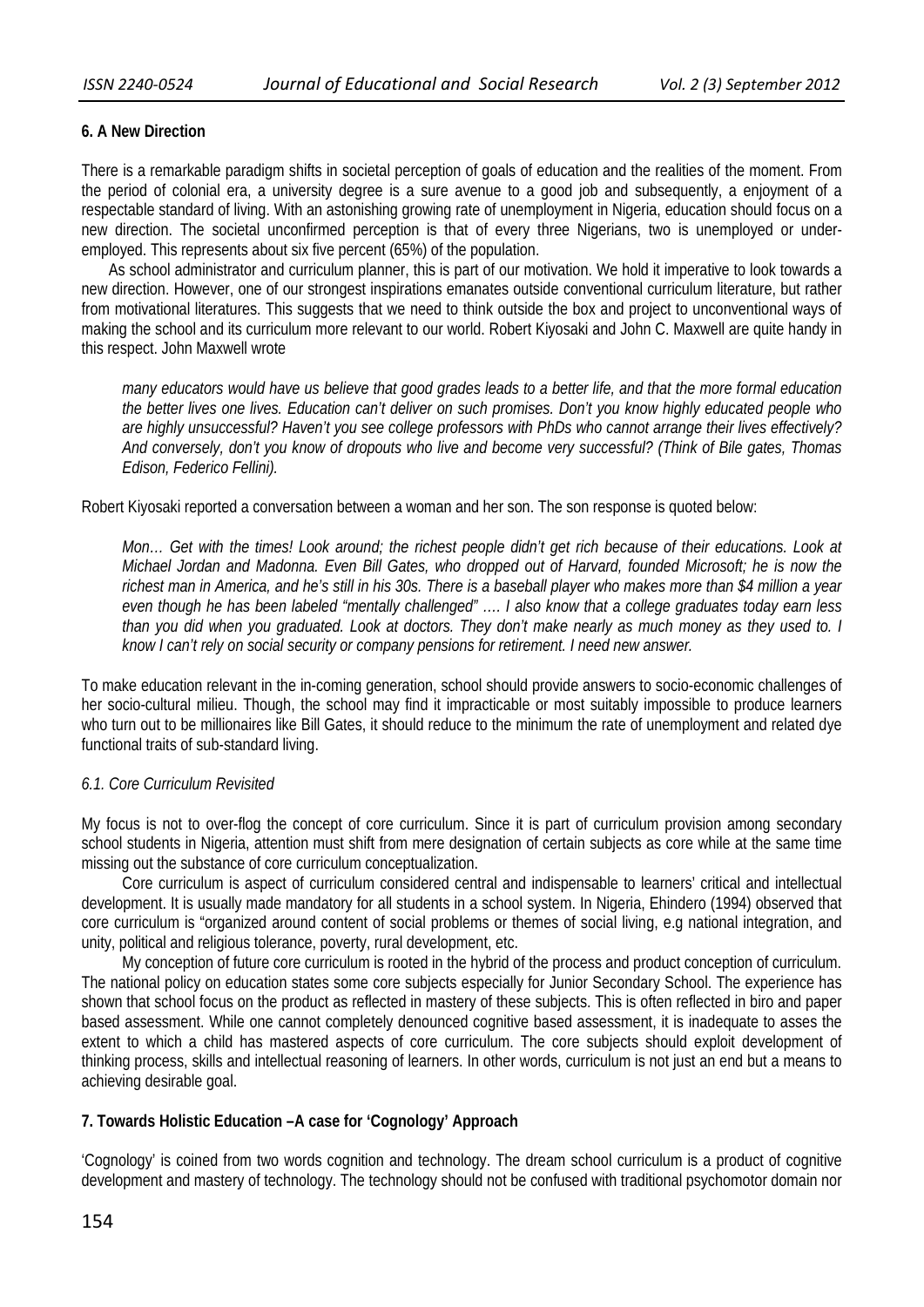with vocational subjects even though they are intractably related. The cognition aspect focuses on the curriculum process and product as desired from the national educational goals. The technology aspect will focus on development of technology rooted in the learner career orientation. The technological drive is intrinsic of a specific learner and never be externally imposed by school stakeholders. The school will provide enabling environment in terms of diversity of options for learners, provision of enough facilities, flexible time structure and avenue for feedback in terms of learners' progress and achieved innovation. A proper link between traditional school curriculum and learner preferred technology should be provided by the school. Areas of technology could be art work, financial intelligence, sports, catering, barbing, electrical work, mechanized farming, etc. Further suggestions from learners should be welcome with open hard. The argument is that learners' goal expectancy should find expression within the structure of school system. It is the duties of instructors to ensure proper harmonization of interest and prevention of seemingly "white elephant" idea by learners.

'Cognology' is highly relevant considering the prohibitive cost of education when juxtaposed with the rate of available satisfying employment in Nigeria at present. Among Igbo speaking southeastern Nigeria, there is high rate of male dropouts from school. An average Igbo male would prefer learning trading enterprise to pursuit of career in formal education. The common trend is to see a wealthy Igbo trader without a formal education married to a PhD holder Igbo woman. It is our view that an avenue where learners areas of interest or where they are knowledgeable with deep seated conviction of attaining financial freedom should be made available in a formal school settings, alongside a cognitive based curriculum. Each child/learner should be given equal opportunity to develop cognitive aspect of learning without losing focus of their preferred 'technology'. There should be no form of restrictions as applied in the 6: 3: 3: 4: system where the intellectually inclined proceed to higher secondary school and subsequently, to university for higher degrees, where as the technically inclined proceed to technical colleges without chance of acquiring university education.

The concept of 'cognology' is fundamentally related to experiential learning theories of Carl Rogers. Rogers (1969) identified two types of learning which he termed cognitive and experiential. Cognitive aspect focuses on academic knowledge and intellectual development, while experiential focuses on practical application of cognitive knowledge in specific areas of learners' interest. He posits that in experiential theory, learning is initiated and evaluated by learners, where as teachers are to provide positive climate, clarify purposes and assist learners to balance their intellectual and emotional components of learning.

 Expectancy- value theory establishes a direct link between the learners' perception of likelihood of successful completion of a task and actual successful completion of such task. If learners belief they posses innate capacity to complete a task, the tendency is high that they will complete it. The value learners place on the task and successful mastery of the task are positively correlated (Atkinson, 1989). A self-determination theory posits that learners are well motivated if they feel they are in control of their duties. Svincki (1999) sheds light on Attribution concept which is closely related to self-determination theory, in which, learners posses a reasonable degree of internal control over learning outcomes. This locus of control influences their energy towards achieving the set goals. He observed that; "when learners have choices and believe that their success rides on those choices, they are highly motivated".

Brunner (1966) in his theory of instruction identified the primacy of intrinsic motivation. If learners are selfmotivated, their chance of effective learning increases. Drawing support from current theories of learning and research, Svinicki (1999) rightly pointed out that "the best sources of motivation are those that are intrinsic". Either from Dewey pragmatic paradigm or the general constructivist school of thought, we need to look into this direction, or possibly develop something higher.

'Cognology' seeks to employ meta cognition approach to learning process and to initiate curriculum content in a dynamic form in which the learners and teachers form a community of innovator.

#### *7.1 Operational Strategy and Implication for school Administrator*

One is not unmindful of various implications this would have on the existing school structure and organization. Such reorganization should not be seen as a cog in the wheel of development, but challenges that are central to any developmental enterprise. The following implications are noticeable;

There is tendency to increase the capacity of instructors in terms of increased depth of knowledge and sufficiency in terms of numerical strength. In this regard, capacity building enterprise is a recommended option couple with employment for more hands. From our point of view, the intended outcomes would justify the cost implication.

Meeting various needs of learners may be a daunting task. Since the 'technology' aspect is self-initiated, wide range of interest may likely correspond to available number of learners in a particular school. This calls for differentiation along the line of interests to a particular school or region. For example, students whose area of 'technology' is financial literacy are to apply into a defined school while those whose 'technology' is trading activities are to apply in another